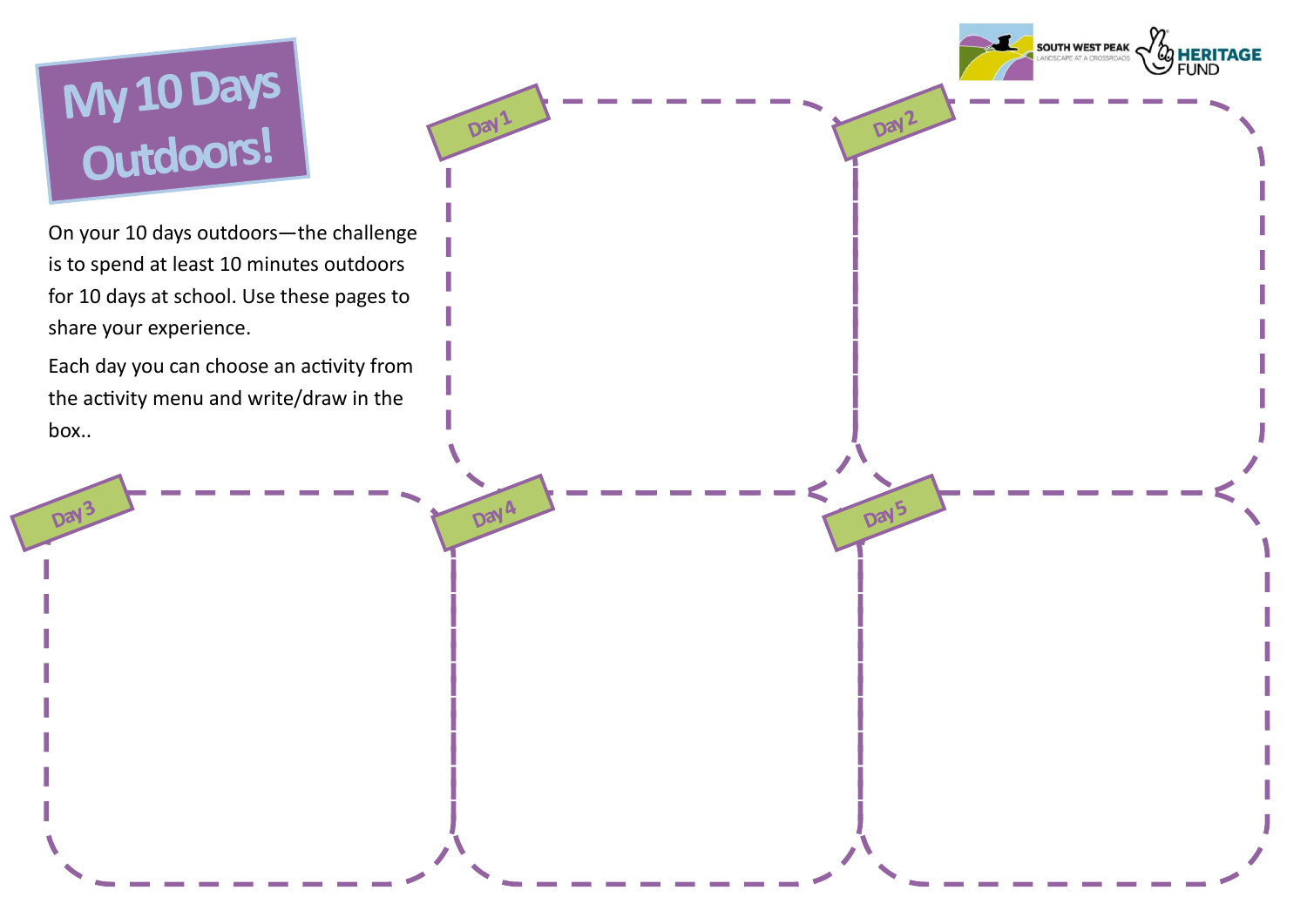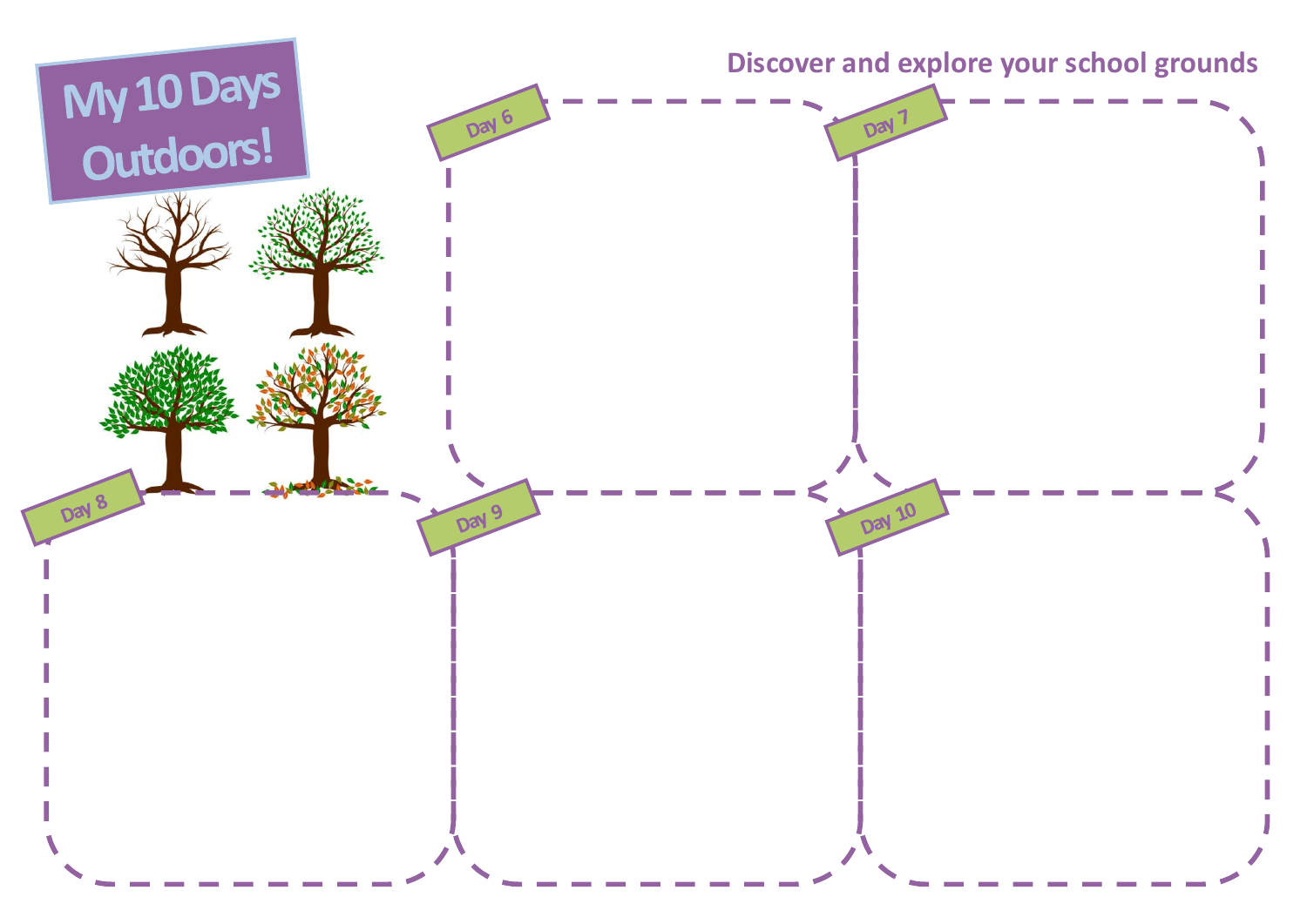# **My 10 Days Outdoors! Activity Menu**

**Listen to your soundscape**

**Beauty of Nature**

List or draw pictures of the things you hear in your silent time.

Sit / lie in silence—the world around us makes all sorts of noises , the more we listen the more we hear!

National Parks (like the Peak District National Park) are protected because they are special.

Find a place you would like to protect in the school grounds what makes it special to you?

**Natures Colour Wheel**  $\begin{array}{ccc} \hline \end{array}$  $\begin{array}{ccc} \hline \end{array}$  **Use Your Imagination** 

Find different natural materials with different textures. List or draw the items you find and write next to each one what texture it has.



Pick something you think is beautiful. What makes it so beautiful? Capture the beauty by doing one of these things:

- Create a picture
- Write a poem
- Write a story

### **My Mini National Park Natural Textures**





Find something in the school grounds that looks like something else. Is there a tree that looks like a dragon? A rock that looks like a

mouse? Draw a picture of it and give it a name.

The Friend Stone